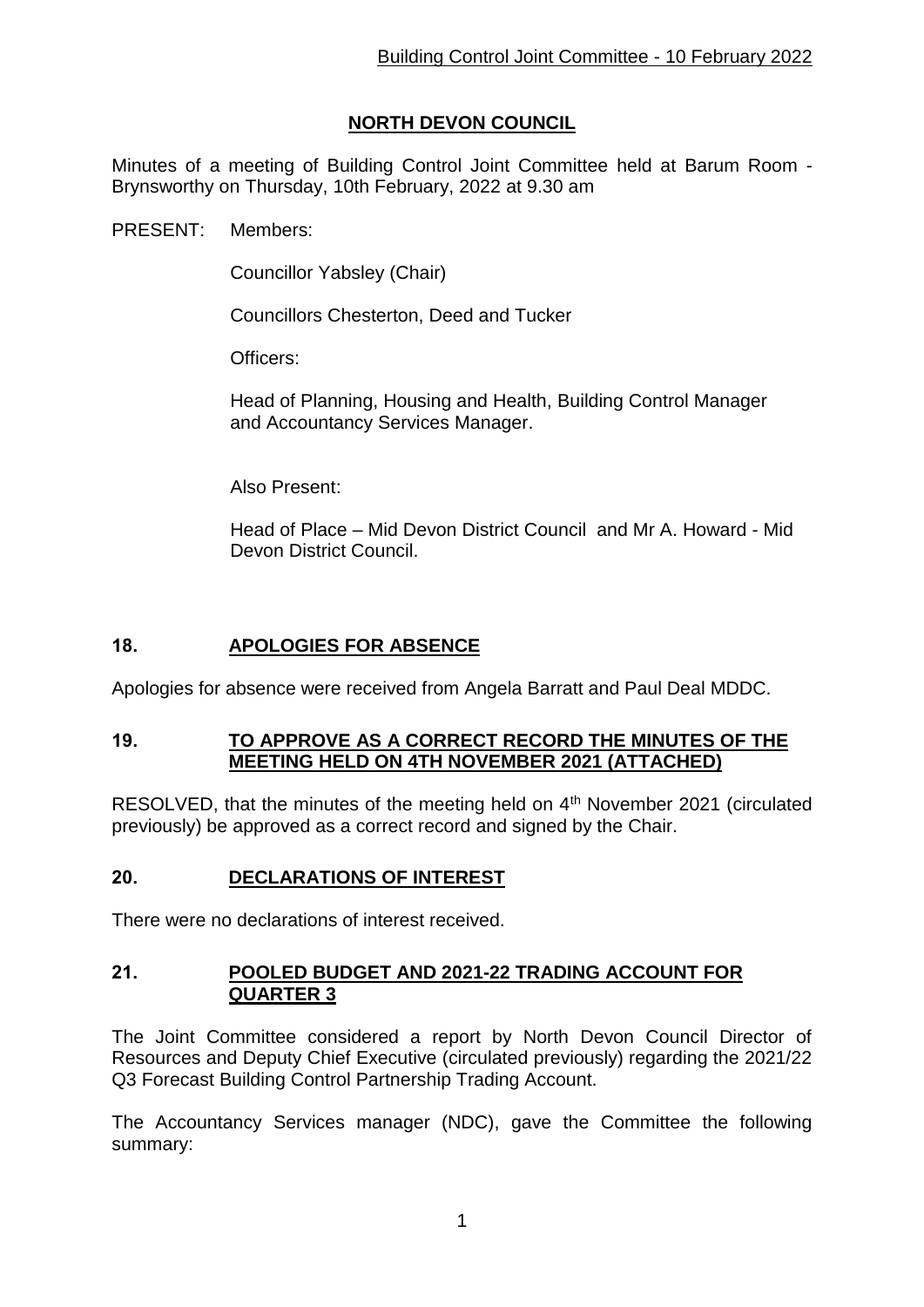- Column one of the trading account showed the budget for each Council.
- Column two showed the actuals expenditure and income.

 Column three showed the percentage split of trade income between the two authorities, with the trading position for North Devon Council at 58.15% and Mid Devon District Council at 41.85%.

He added that there was an improvement in the figures from quarter two of £3,940. The quarter four outturns indicated a slightly higher surplus.

He explained that for revenue monitoring purposes shown in the reconciliation table there was a forecast surplus of £12K for North Devon Council and £15K for Mid Devon District Council.

Councillor Deed requested that the abbreviation for Mid Devon District Council in the report was changed from MDC to MDDC to reflect the official name of the authority.

The Chair added that she should have mentioned at the start of the meeting that following an email from the Senior Solicitor at North Devon Council, legal representation at the meeting will only be utilised if required and the joint Committee agreed to keep the agreement under review.

RESOLVED, that the report be noted.

### **22. BUILDING CONTROL BUSINESS UPDATE.**

The Joint Committee considered a report by the Building Control Manager (circulated previously) regarding the Building Control Business update.

The Building Control Manager advised the following:

- There a typographical error with regards to 2.1 of the report, which had resulted from the copy and paste from the previous report.
- In January 2022, the service received more applications than it had since the beginning of the partnership, which had put a lot of pressure on the department and led to a couple of resourcing issues.
- There was still a member of the Technical Support team on maternity leave who anticipated returning to work on 17 February 2022 on a part time 20 hour contract. As soon as her revised contract was signed and returned the service anticipated advertising for a further part time post to make up the difference.
- The service had advertised unsuccessfully three times to fill the vacancy created by the promotion of a member of the Technical Support Team to Team Leader. However, due to a change of circumstances the out-going team leader had decided not to retire at this point and had been appointed as a Technical Support Officer to fill the vacancy although the contracted hours had been reduced to 29.6 hrs.
- A new trainee has now been recruited to the team with a BSc (Hons) Degree in Building Surveying. The service was hopeful that their training and development would follow the pattern of the previous trainee resulting in a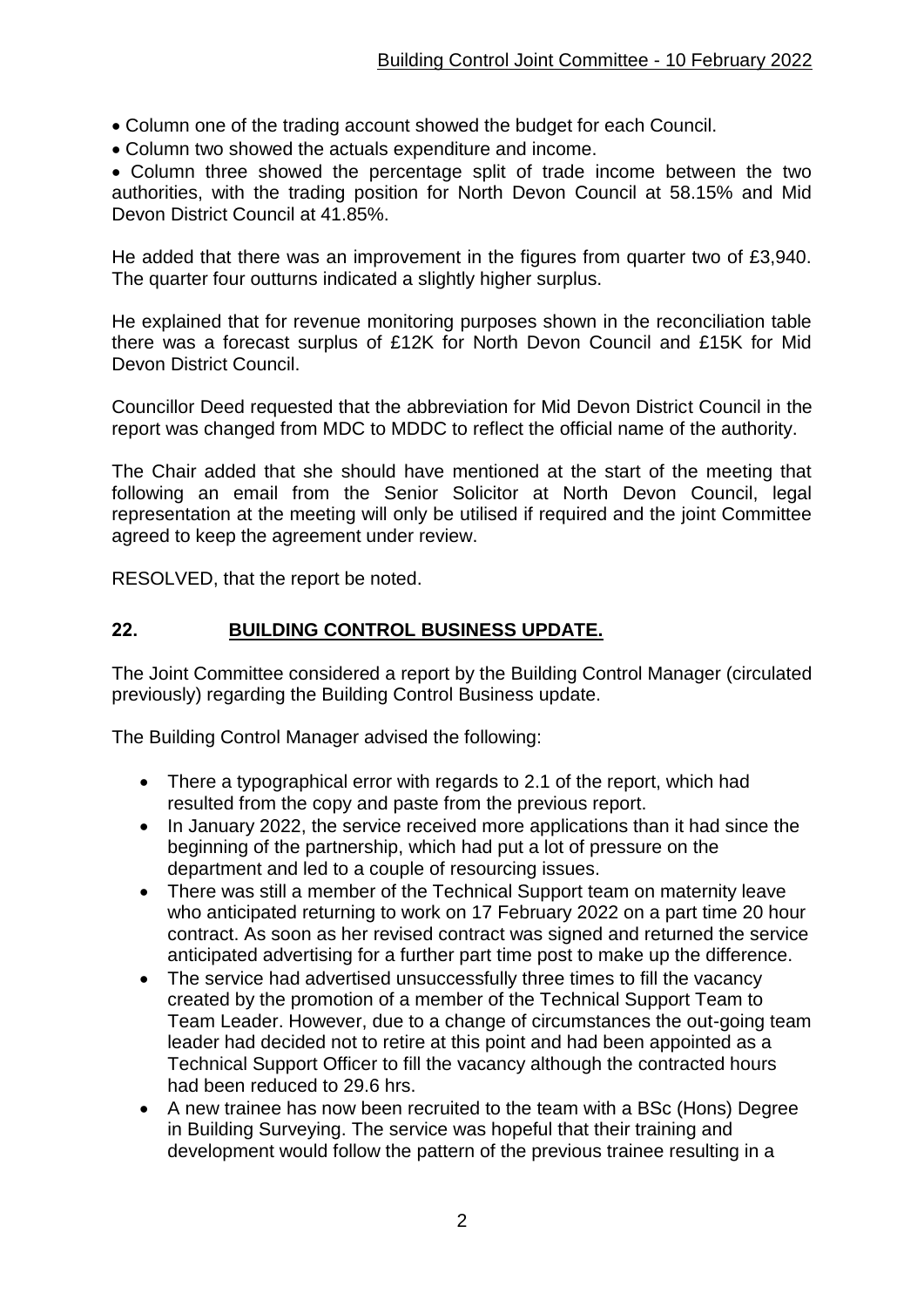fairly rapid contribution to servicing the workload. However, at the current time this was an effective reduction in productive resource.

- There was also a long term sickness issue with a Senior Survevor who had been absent since the beginning of December 2021.
- Staffing issues were now placing a strain on individuals due to the reduction in available resource. This would be further exasperated with the retirement of the Building Control Manager at the end of March 2022 as duties were delegated to other senior members of the team until a replacement was in post.
- At current workloads this reduction in resource would impact performance and was likely to require some prioritisation of inspections. In the short term it was anticipated that the shortfall in resource would in part be relieved by the use of overtime to aid plan checking response times. This would be budgeted for via the absence of the Building Control Manager.
- More information with regard to the requirements for validation as a registered Building Inspector was gradually becoming available although the distribution of information from the Building Safety Regulator and LABC had been limited and contradictory to date, which had caused significant despondency and moral issues amongst staff. Unfortunately it now transpired that the Level 6 validation achieved by five of the staff in November 2019 would no longer be considered adequate for registration purposes with the scope of skills and experience required having been expanded beyond just the fire safety elements.
- Grant aided funding was now available for upgrading of Surveying staff but currently this was limited to Local Authorities that had high rise residential buildings (HRB's) within their area. However, it was anticipated that costs would be covered by LABC for the NMD Partnership and a budget had been allocated to support this. Resource problems were not limited to the NMD partnership as there was a shortage of resources across the South West.
- The partnership was continuing to receive an increase number initial notice cancellations from Approved Inspectors as they were unable issue completion certificates as they did not consider themselves in a position to certify compliance. As a result of this the partnership was required to obtain reversion applications from the person carrying out the work and take over supervision. These projects could be difficult and time consuming which was further impacting limited resources.

The Head of Planning, Housing and Health advised that the current Building Control Manager had been hugely supportive in his assistance with the planning of the service for the transitional period together with the redrafting of the job description for his replacement. He added that the service was currently under review and that both organisations were keen to progress in the direction of a partnership going forward. There was currently an unnecessary complexity between the two authorities and there were aspirations to bring the partnership together as a single entity.

He explained that any proposed changes to the delivery model of the partnership would be reported informally to the Joint Committee.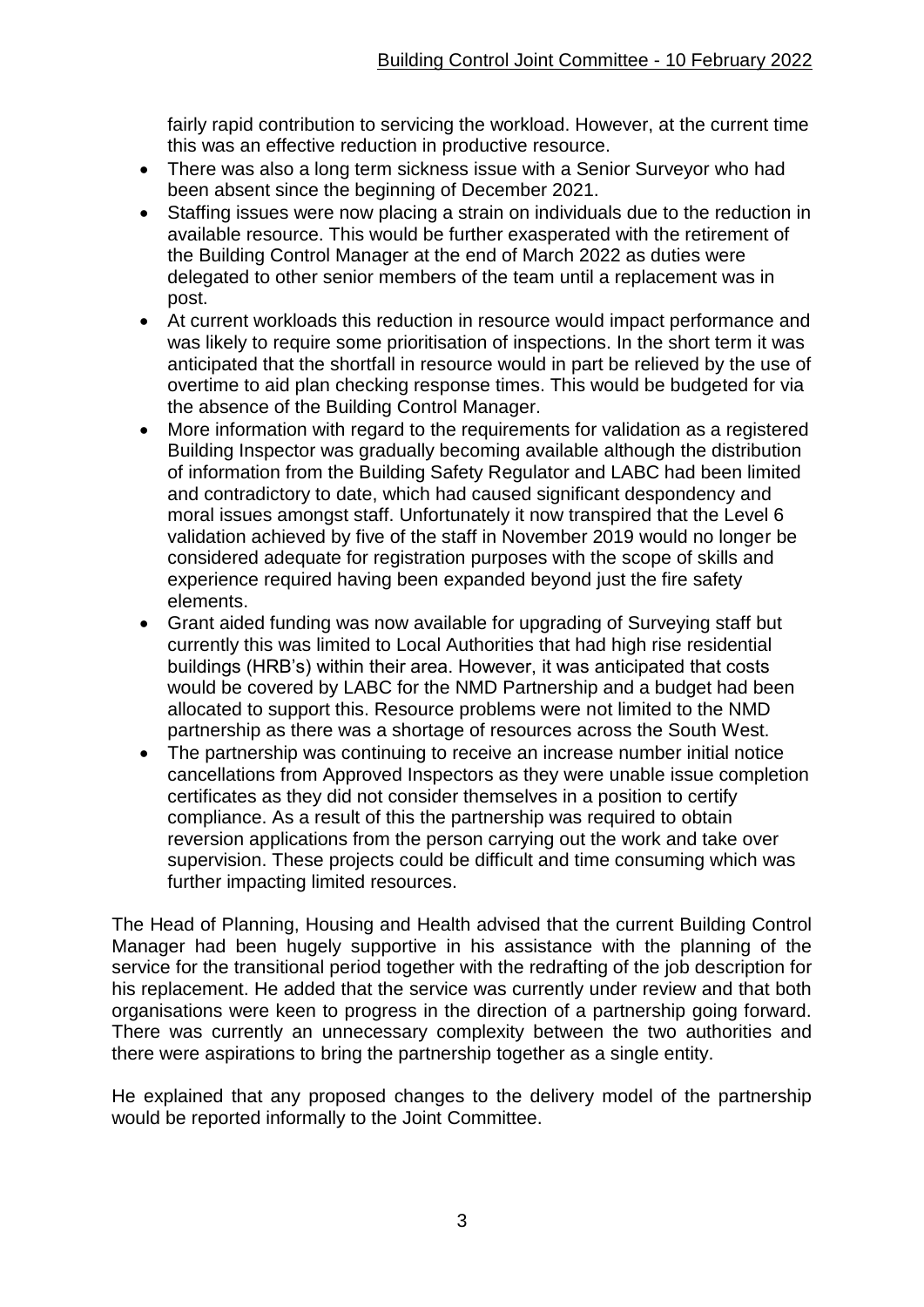In response to a question regarding timescales for a new Manager to be in post, the Head of Planning, Housing and Health, North Devon Council advised that an advert would be published shortly.

The Chair requested that the Joint Committee be kept fully informed in relation to the recruitment process. He added that both authorities would be sad to lose the current Building Control Manager, which such an important role and stressed the importance of finding a suitable replacement.

The Director of Place, Mid Devon District Council echoed the sentiments of the Chair having recently joined the District Council. He added that there would be conversations in relation to efficiency of the service. The progress and track record of the service was robust. However, there were operational challenges to recruit, attract and retain employees. There were a range of options available and officers would need to decide upon the best option for the service moving forward. The short term priority would be to replace the current Building Control Manager with the relevant expertise already within the existing team whilst the recruitment process took place.

The Chair added that he was delighted to see both Councils were working together and the departure of the current Building Control Manager would have an impact upon the service.

The Committee agreed that it was important that they were kept fully updated in relation to the progress of the appointment of a new manager.

The Director of Place, Mid Devon District Council advised that the development of the partnership would take nine to twelve months.

In response to a question regarding the involvement of the Joint Committee in the process, the Head of Planning, Housing and Health advised that he would be happy to keep Members updated outside of the Committee process.

The Building Control Manager advised that interim measures would be put in place until a new Manager had been appointed. He explained that the role would be delegated to three officers within the team but that there were additional pressures such as the impact of the Building Safety Act and the development of a business case for an additional officer.

The Chair together with the joint committee members thanked the current Building Control Manager for his hard work in delivering the service.

RESOLVED:

- (a) That the report be noted; and
- (b) That the potential pressures and demands on the Building Control Partnership be added to the Corporate Risk Register for both authorities.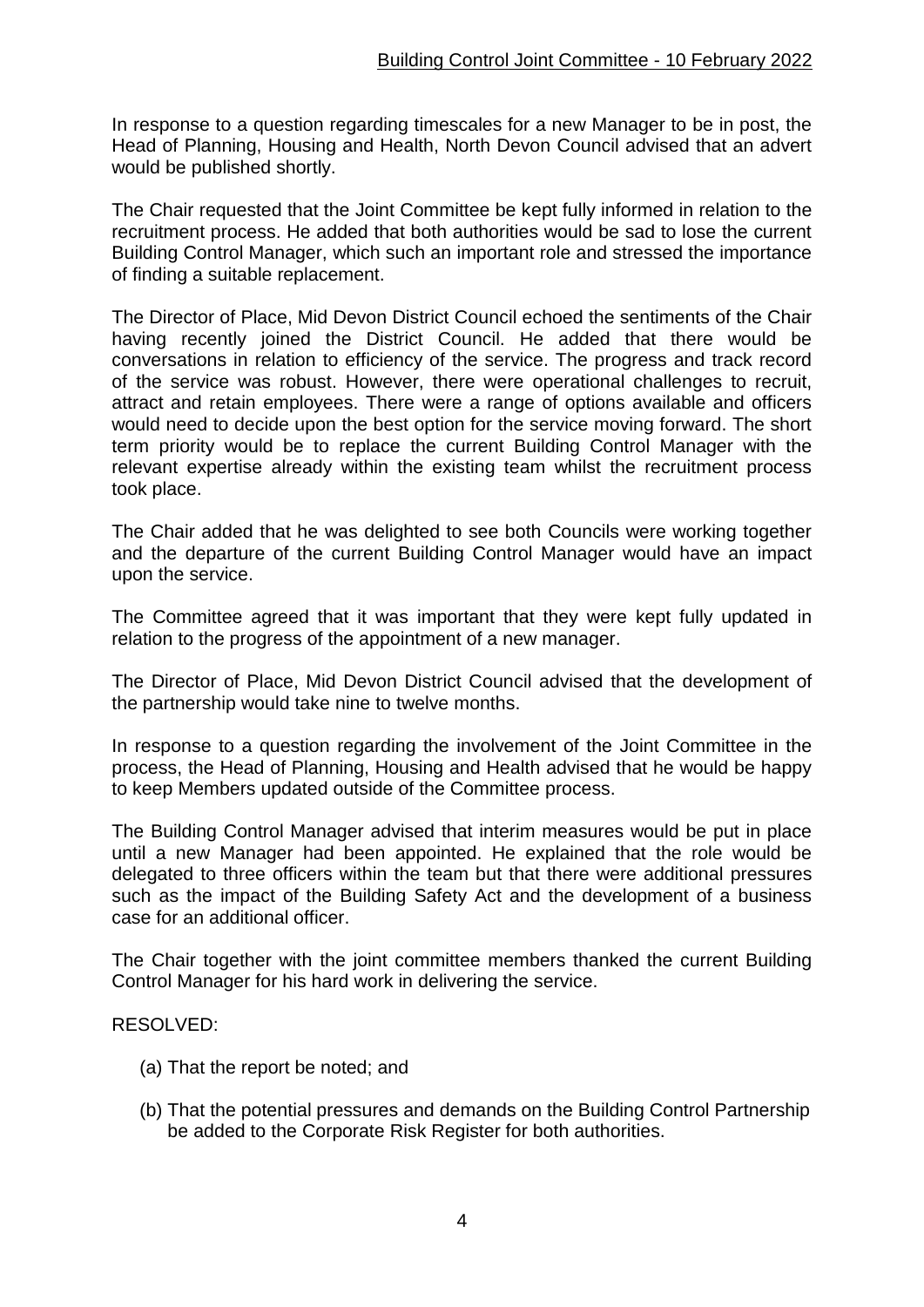## **23. KEY PERFORMANCE INDICATORS.**

The Joint Committee considered a report by the Building Control Manager (circulated previously) regarding Key Performance Indicators (KPIs).

The Building Control Manager advised the following:

- That 98% of Building Regulation Full Plan applications had been determined within two months.
- That 99% Building Regulation Applications examined within 3 weeks.
- That the average time to first response (Days) was eight days.
- The figure of 295 for the number of applications received to date was high for the time of year.
- The market share had risen to 84% for quarter three which was the highest percentage recorded using the current methodology which was adopted in 2015.
- The market share of new housing completions had contoured to be strong at 42% although this was based on a relatively low level of activity in the sector.
- The service had not seen a marked drop in demand in Quarter 3 with December's activity being sufficiently strong to ensure income currently exceeds budget expectation at this point in the year.
- The net result was that the budget at the end of quarter two was on target at this point taking into account the uneven receipt of fees throughout the year.

In response to a question regarding resource issues within both the planning and building control service and how additional income could be utilised to support those services and procure staff, the Director of Place, Mid Devon District Council advised that each Council currently had its own structure and support staff. He acknowledged that a different joint operational structure might allow for more flexibility in the future. However, there was still a long way to go in terms of exploring such options.

RESOLVED, that the report be noted.

The Joint Committee thanked the Building Control Manager for his hard work and dedication to the partnership, wishing him well in his retirement.

## **24. DATES AND LOCATIONS OF FUTURE MEETINGS.**

The Joint Committee noted the scheduled dates of the meetings for 2022/23, which were scheduled to be held on the following dates:

- Thursday 12th May 2022 at 9.30am.
- Thursday 7th July 2022 at 9.30am.
- Thursday 10th November 2022 at 9.30am.
- Thursday 16th February 2023 at 9.30am.